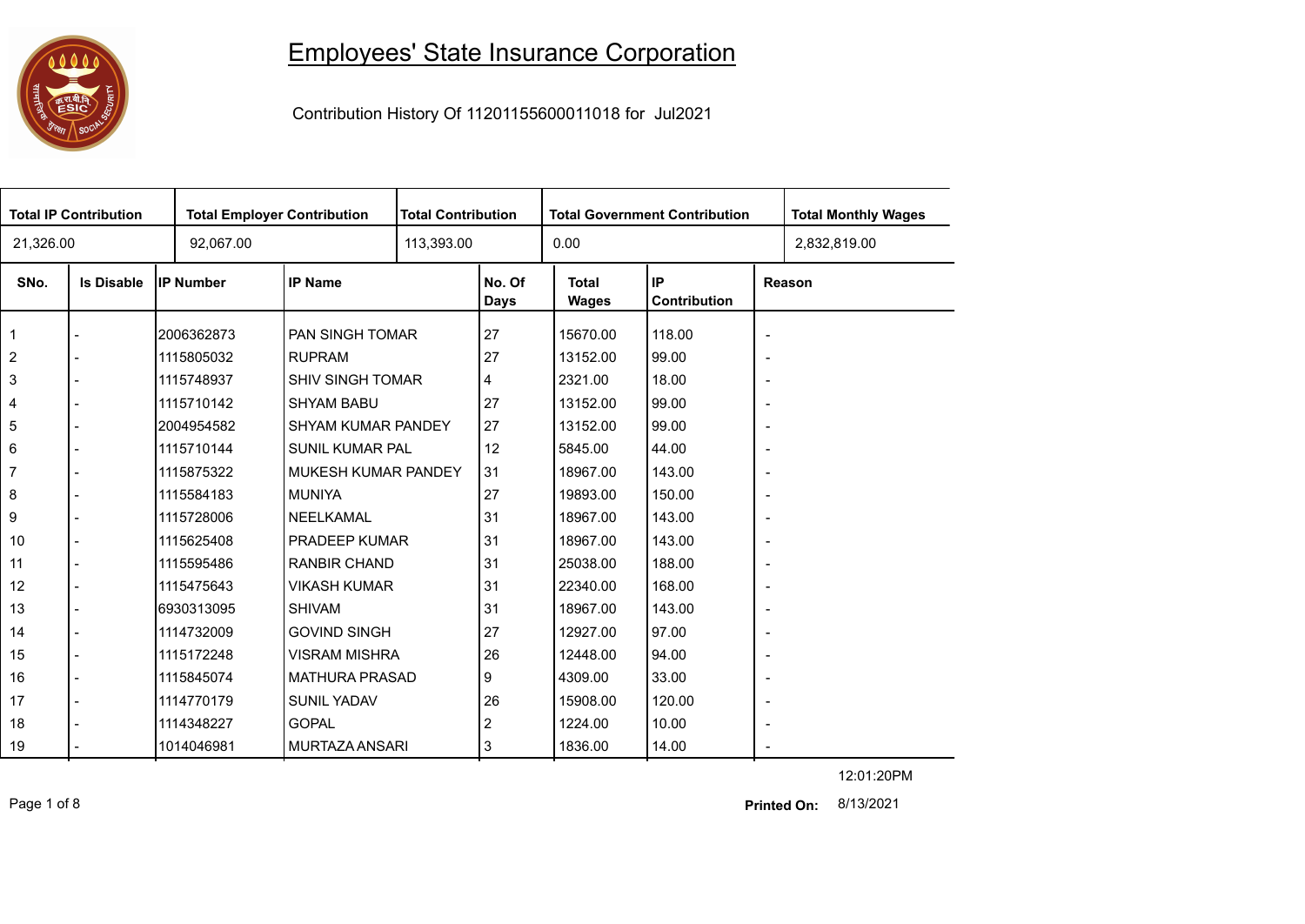| SNo. | <b>Is Disable</b> | <b>IP Number</b> | <b>IP Name</b>         | No. Of<br><b>Days</b> | <b>Total</b><br><b>Wages</b> | IP<br>Contribution | Reason |
|------|-------------------|------------------|------------------------|-----------------------|------------------------------|--------------------|--------|
| 20   |                   | 1115270875       | <b>CHANDNI</b>         | 4                     | 2447.00                      | 19.00              |        |
| 21   |                   | 1013634472       | <b>CHANDER PAL</b>     | 6                     | 3671.00                      | 28.00              |        |
| 22   |                   | 1013926537       | ANUJ SHARMA            | 11                    | 6730.00                      | 51.00              |        |
| 23   |                   | 1115577541       | <b>DEEPAK</b>          | 13                    | 7954.00                      | 60.00              |        |
| 24   |                   | 1115845752       | <b>SARJEET KUMAR</b>   | 13                    | 7954.00                      | 60.00              |        |
| 25   |                   | 1115577511       | <b>SURAJ</b>           | 13                    | 7954.00                      | 60.00              |        |
| 26   |                   | 1115797092       | <b>SUBHASH</b>         | 16                    | 9790.00                      | 74.00              |        |
| 27   |                   | 1115728009       | <b>SAHIL KUMAR</b>     | 17                    | 10401.00                     | 78.00              |        |
| 28   |                   | 1115797117       | <b>BIKRANT KUMAR</b>   | 18                    | 11013.00                     | 83.00              |        |
| 29   |                   | 1115070046       | <b>BRAJENDRA KUMAR</b> | 18                    | 11013.00                     | 83.00              |        |
| 30   |                   | 1115841071       | <b>HADISHA</b>         | 19                    | 11625.00                     | 88.00              |        |
| 31   |                   | 1115857799       | <b>MANOJ SHARMA</b>    | 19                    | 11625.00                     | 88.00              |        |
| 32   |                   | 1115788062       | SANJAY YADAV           | 19                    | 11625.00                     | 88.00              |        |
| 33   |                   | 1014203081       | SARVESH KUMAR          | 19                    | 11625.00                     | 88.00              |        |
| 34   |                   | 1115852910       | <b>SEEMA TIWARI</b>    | 19                    | 11625.00                     | 88.00              |        |
| 35   |                   | 1115841024       | LAXMI                  | 20                    | 12237.00                     | 92.00              |        |
| 36   |                   | 1115867137       | <b>NAMRTA SINGH</b>    | 20                    | 12237.00                     | 92.00              |        |
| 37   |                   | 1115561362       | <b>RAHUL KUMAR</b>     | 20                    | 12237.00                     | 92.00              |        |
| 38   |                   | 1322959365       | <b>RAJ KISHOR</b>      | 20                    | 12237.00                     | 92.00              |        |
| 39   |                   | 1114591633       | <b>RAJA RAM</b>        | 20                    | 12237.00                     | 92.00              |        |
| 40   |                   | 1115749638       | <b>KRANTI</b>          | 21                    | 12849.00                     | 97.00              |        |
| 41   |                   | 1114806728       | MD RIZWAN ALAM         | 21                    | 12849.00                     | 97.00              |        |
| 42   |                   | 1115093056       | PAVNESH KUMAR          | 21                    | 12849.00                     | 97.00              |        |
| 43   |                   | 1115619467       | RAJU SHARMA            | 21                    | 12849.00                     | 97.00              |        |
| 44   |                   | 2013713287       | <b>SARVINDER</b>       | 21                    | 12849.00                     | 97.00              |        |
| 45   |                   | 1115857788       | <b>SWEETY</b>          | 21                    | 12849.00                     | 97.00              |        |
| 46   |                   | 1115523790       | <b>AMIT KUMAR</b>      | 22                    | 13461.00                     | 101.00             |        |
| 47   |                   | 1115852906       | MAHADEV KUMAR ROY      | 22                    | 13461.00                     | 101.00             |        |
| 48   |                   | 1115866162       | MOHAMMAD RIZWAN        | 22                    | 13461.00                     | 101.00             |        |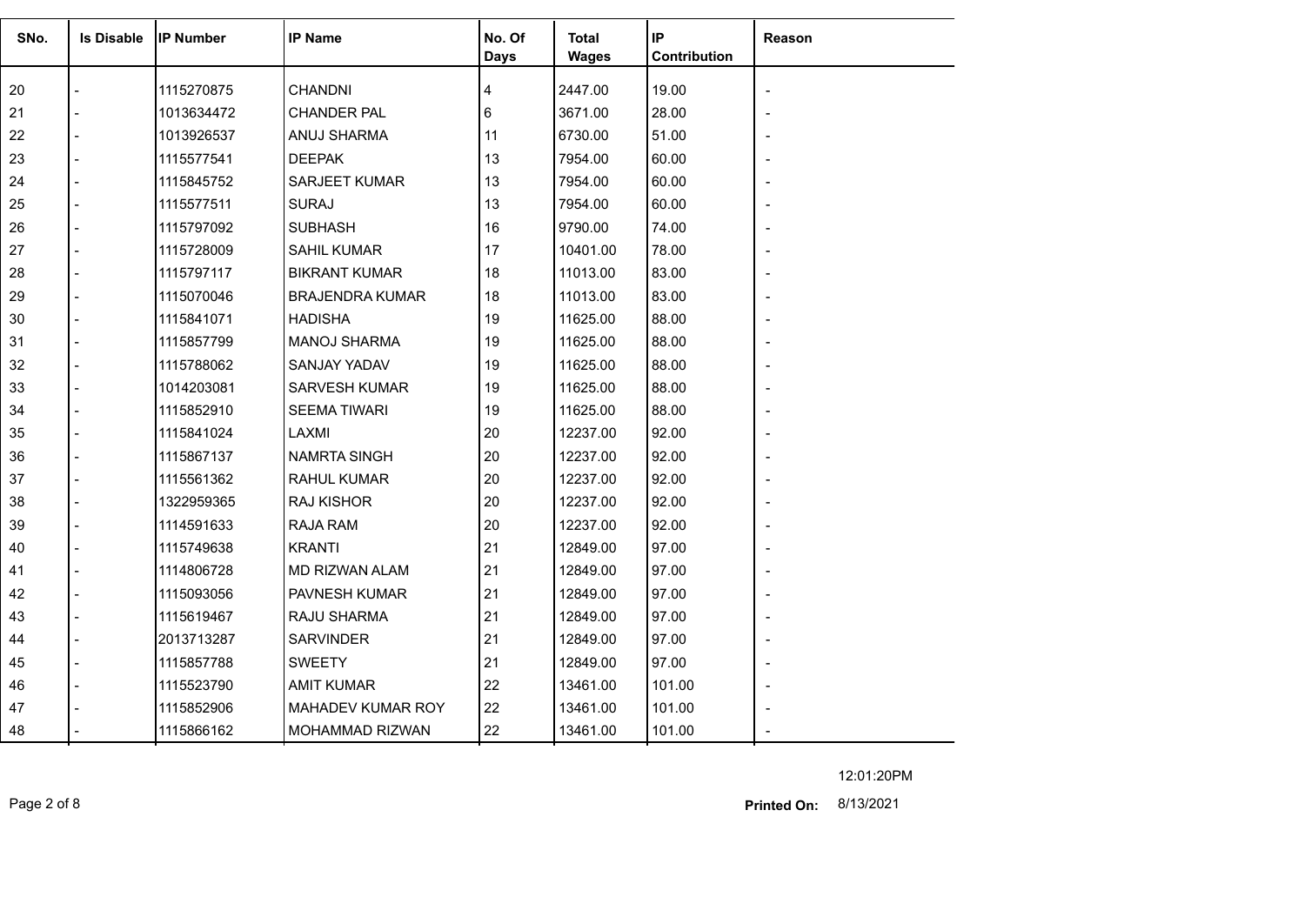| SNo. | <b>Is Disable</b> | <b>IP Number</b> | <b>IP Name</b>        | No. Of<br><b>Days</b> | Total<br><b>Wages</b> | IP<br>Contribution | Reason                   |
|------|-------------------|------------------|-----------------------|-----------------------|-----------------------|--------------------|--------------------------|
| 49   |                   | 1114420800       | <b>PARDEEP</b>        | 22                    | 13461.00              | 101.00             |                          |
| 50   |                   | 1115561375       | PINTU GAUTAM          | 22                    | 13461.00              | 101.00             |                          |
| 51   |                   | 1115857762       | <b>RAJESH</b>         | 22                    | 13461.00              | 101.00             | $\overline{\phantom{0}}$ |
| 52   |                   | 1115675447       | RAJU KUMAR            | 22                    | 13461.00              | 101.00             |                          |
| 53   |                   | 1013734416       | SANJEEV               | 22                    | 13461.00              | 101.00             |                          |
| 54   |                   | 1013505867       | <b>SHAILENDER</b>     | 22                    | 13461.00              | 101.00             |                          |
| 55   |                   | 1115746139       | <b>AMARESH KUMAR</b>  | 23                    | 14072.00              | 106.00             |                          |
| 56   |                   | 1115857792       | <b>ASHISH VERMA</b>   | 23                    | 14072.00              | 106.00             |                          |
| 57   |                   | 1114211996       | <b>DEVRAJ</b>         | 23                    | 14072.00              | 106.00             |                          |
| 58   |                   | 1115112932       | <b>DILIP KUMAR</b>    | 23                    | 14072.00              | 106.00             | $\blacksquare$           |
| 59   |                   | 1013879303       | <b>HEMA SAXENA</b>    | 23                    | 14072.00              | 106.00             |                          |
| 60   |                   | 1115866165       | <b>KHUSHBOO</b>       | 23                    | 14072.00              | 106.00             |                          |
| 61   |                   | 1115219688       | <b>MANISH KUMAR</b>   | 23                    | 14072.00              | 106.00             |                          |
| 62   |                   | 1115744068       | <b>MANMOHAN SINGH</b> | 23                    | 14072.00              | 106.00             |                          |
| 63   |                   | 1115523767       | <b>NEERAJ KUMAR</b>   | 23                    | 14072.00              | 106.00             |                          |
| 64   |                   | 1115577534       | PRADEEP KUMAR SINGH   | 23                    | 17065.00              | 128.00             |                          |
| 65   |                   | 1115595296       | RAKESH KUMAR JHA      | 23                    | 14072.00              | 106.00             |                          |
| 66   |                   | 1115788057       | <b>RANJIT KUMAR</b>   | 23                    | 14072.00              | 106.00             |                          |
| 67   |                   | 1114348147       | SANDEEP SINGH         | 23                    | 17065.00              | 128.00             |                          |
| 68   |                   | 1115857785       | <b>SANTOSH KUMAR</b>  | 23                    | 14072.00              | 106.00             |                          |
| 69   |                   | 1115577456       | SHIVENDER KUMAR       | 23                    | 14072.00              | 106.00             |                          |
| 70   |                   | 1114444405       | <b>SUNIL</b>          | 23                    | 14072.00              | 106.00             |                          |
| 71   |                   | 1115455368       | <b>SURUCHI</b>        | 23                    | 14072.00              | 106.00             |                          |
| 72   |                   | 1115774949       | <b>TULSI KUMARI</b>   | 23                    | 14072.00              | 106.00             |                          |
| 73   |                   | 1115718511       | <b>AJAY KUMAR</b>     | 24                    | 14684.00              | 111.00             |                          |
| 74   |                   | 1115201020       | <b>ARUN YADAV</b>     | 24                    | 14684.00              | 111.00             | $\blacksquare$           |
| 75   |                   | 1013687530       | <b>JAGJEEVAN</b>      | 24                    | 14684.00              | 111.00             |                          |
| 76   |                   | 1115749639       | <b>KANCHAN</b>        | 24                    | 14684.00              | 111.00             |                          |
| 77   |                   | 1115219682       | <b>KAPIL</b>          | 24                    | 14684.00              | 111.00             |                          |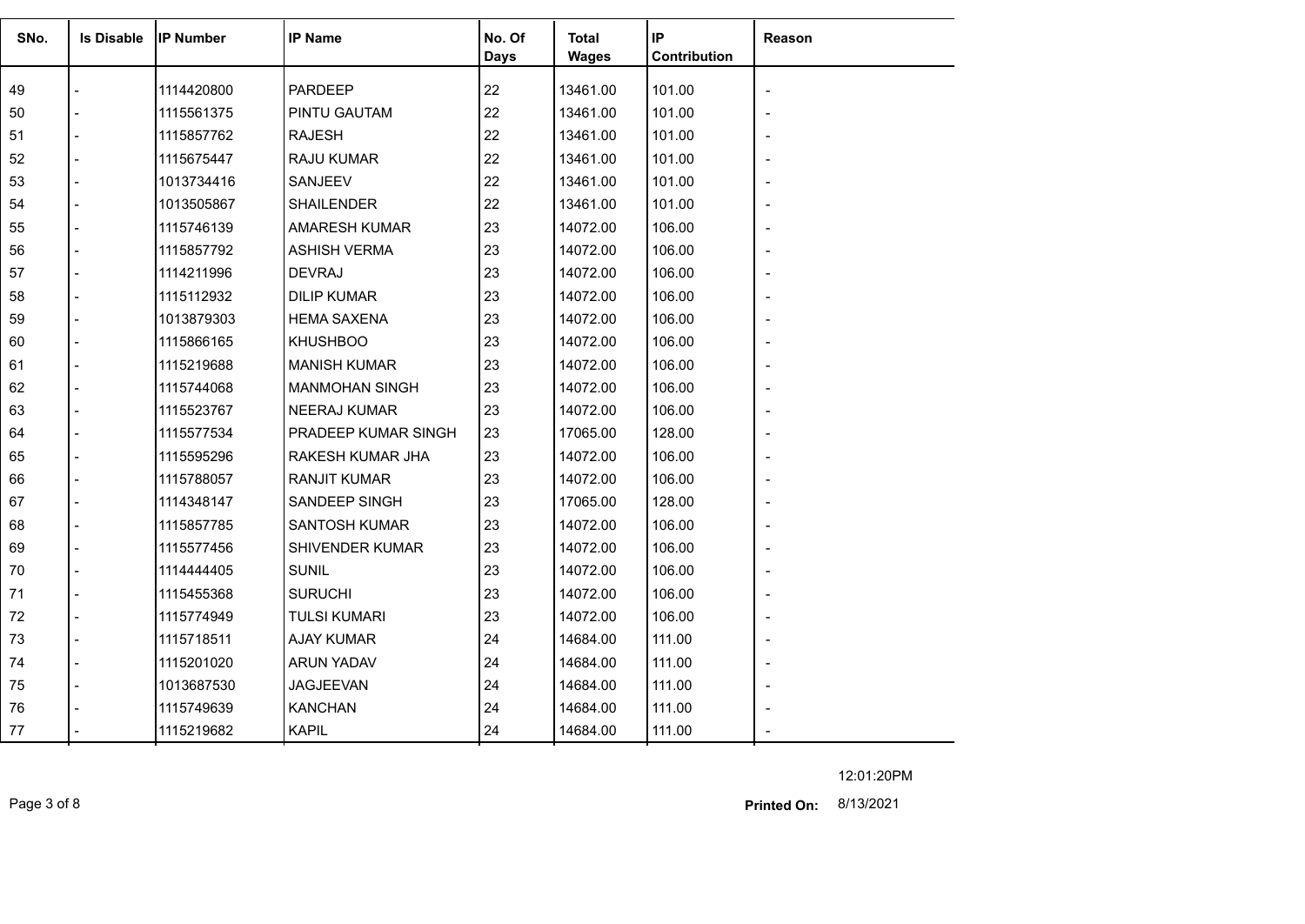| SNo. | <b>Is Disable</b> | <b>IP Number</b> | <b>IP Name</b>                       | No. Of<br><b>Days</b> | <b>Total</b><br><b>Wages</b> | IP<br>Contribution | <b>Reason</b> |
|------|-------------------|------------------|--------------------------------------|-----------------------|------------------------------|--------------------|---------------|
| 78   |                   | 1115396112       | <b>KARTIK</b>                        | 24                    | 14684.00                     | 111.00             |               |
| 79   |                   | 1115744071       | MOHIT KUMAR GUPTA                    | 24                    | 14684.00                     | 111.00             |               |
| 80   |                   | 1014115969       | <b>RAJU</b>                          | 24                    | 14684.00                     | 111.00             |               |
| 81   |                   | 1114348256       | <b>RAJU KUMAR</b>                    | 24                    | 14684.00                     | 111.00             |               |
| 82   |                   | 2213638435       | <b>RAM KUMAR</b>                     | 24                    | 14684.00                     | 111.00             |               |
| 83   |                   | 1115774957       | <b>SONIA</b>                         | 24                    | 14684.00                     | 111.00             |               |
| 84   |                   | 1115595429       | SONU KUMAR PASVAN                    | 24                    | 14684.00                     | 111.00             |               |
| 85   |                   | 1115865299       | SONU KUMAR SINGH                     | 24                    | 14684.00                     | 111.00             |               |
| 86   |                   | 1115093049       | SUBHASH CHANDRA                      | 24                    | 14684.00                     | 111.00             |               |
| 87   |                   | 1115693461       | <b>WIPIN KUMAR</b>                   | 24                    | 14684.00                     | 111.00             |               |
| 88   |                   | 1115875297       | <b>MANJU DEVI</b>                    | 24                    | 14684.00                     | 111.00             |               |
| 89   |                   | 1114732017       | <b>AVINASH KUMAR</b>                 | 24                    | 14684.00                     | 111.00             |               |
| 90   |                   | 1115598463       | <b>ABHISHEK</b>                      | 25                    | 15296.00                     | 115.00             |               |
| 91   |                   | 1115050846       | <b>ARUN KUMAR</b>                    | 25                    | 15296.00                     | 115.00             |               |
| 92   |                   | 1115583864       | <b>AZAD</b>                          | 25                    | 15296.00                     | 115.00             |               |
| 93   |                   | 1014375658       | <b>BAMBAM KUMAR</b><br><b>PASWAN</b> | 25                    | 15296.00                     | 115.00             |               |
| 94   |                   | 1014178106       | MUKESH KUMAR GUPTA                   | 25                    | 15296.00                     | 115.00             |               |
| 95   |                   | 1115809555       | <b>MUKESH KUMAR</b><br><b>PODDAR</b> | 25                    | 15296.00                     | 115.00             |               |
| 96   |                   | 1014092601       | <b>MD RABBANI</b>                    | 25                    | 15296.00                     | 115.00             |               |
| 97   |                   | 1115866161       | RAJ KUMAR                            | 25                    | 15296.00                     | 115.00             |               |
| 98   |                   | 1115761364       | <b>ROHIT KUMAR</b>                   | 25                    | 15296.00                     | 115.00             |               |
| 99   |                   | 1115487433       | <b>SACHIN</b>                        | 25                    | 15296.00                     | 115.00             |               |
| 100  |                   | 1115840999       | SANJU                                | 25                    | 15296.00                     | 115.00             |               |
| 101  |                   | 1114929236       | <b>SAVITRI</b>                       | 25                    | 15296.00                     | 115.00             |               |
| 102  |                   | 1114897129       | SHRVAN KUMAR MANDAL                  | 25                    | 15296.00                     | 115.00             |               |
| 103  |                   | 1115270881       | <b>SURAJ KUMAR</b>                   | 25                    | 15296.00                     | 115.00             |               |
| 104  |                   | 1115852909       | <b>VIKASH</b>                        | 25                    | 15296.00                     | 115.00             |               |
| 105  |                   | 1115875283       | <b>SUSHILA</b>                       | 25                    | 15296.00                     | 115.00             |               |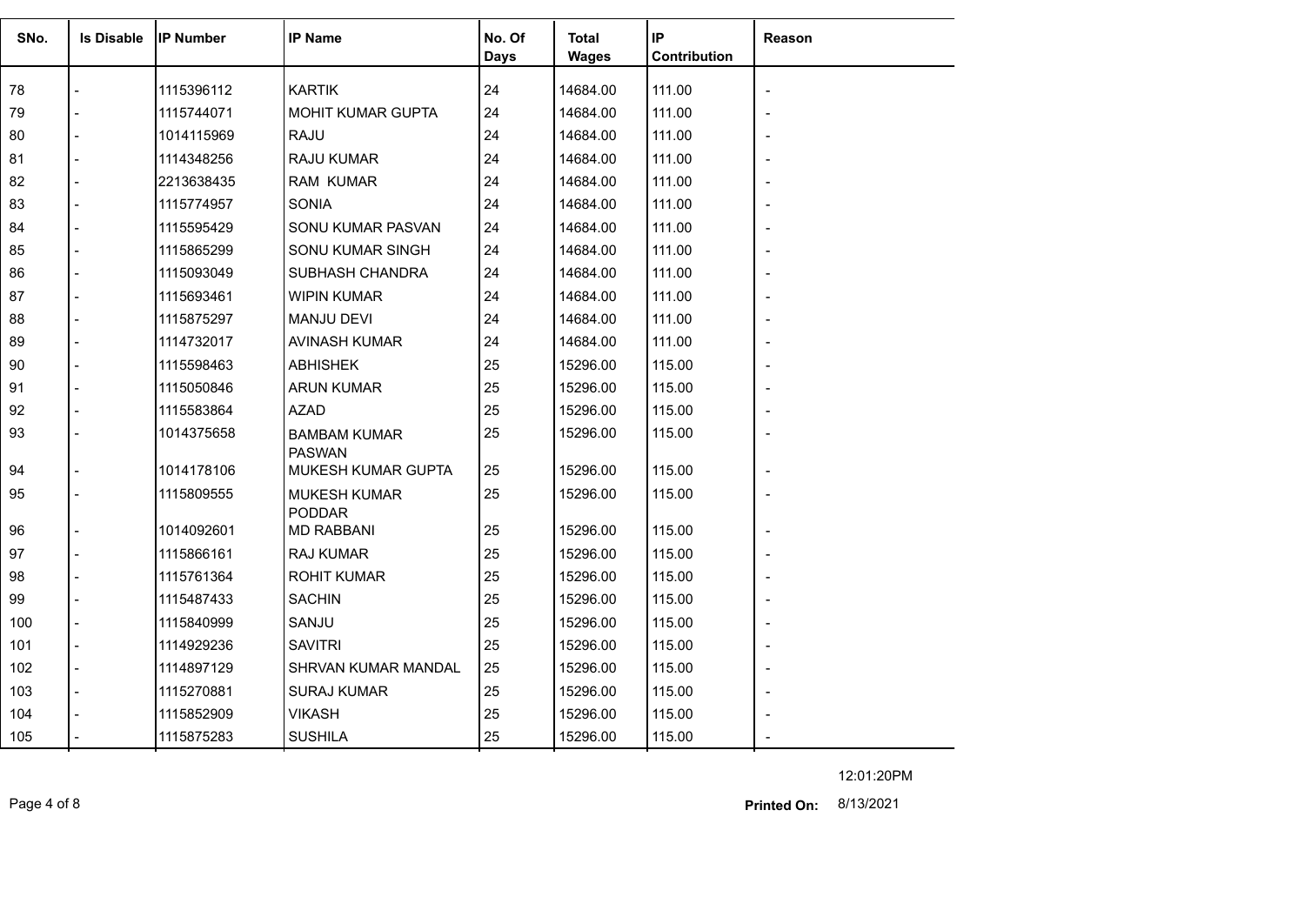| SNo. | <b>Is Disable</b> | <b>IP Number</b> | <b>IP Name</b>            | No. Of<br><b>Days</b> | <b>Total</b><br><b>Wages</b> | IP<br>Contribution | Reason |
|------|-------------------|------------------|---------------------------|-----------------------|------------------------------|--------------------|--------|
| 106  |                   | 1115875309       | <b>AJEET</b>              | 25                    | 15296.00                     | 115.00             |        |
| 107  |                   | 1014099772       | SHARWAN KUMAR RAM         | 25                    | 15296.00                     | 115.00             |        |
| 108  |                   | 1115841010       | <b>AKASH</b>              | 26                    | 15908.00                     | 120.00             |        |
| 109  |                   | 1014012415       | <b>ANIRUDH</b>            | 26                    | 15908.00                     | 120.00             |        |
| 110  |                   | 1115866164       | <b>ASHA</b>               | 26                    | 15908.00                     | 120.00             |        |
| 111  |                   | 1115643544       | <b>BHANU PRATAP SINGH</b> | 26                    | 15908.00                     | 120.00             |        |
| 112  |                   | 1115744084       | <b>IMRAN KHAN</b>         | 26                    | 15908.00                     | 120.00             |        |
| 113  | $\overline{a}$    | 1115595345       | KOMAL KUMARI              | 26                    | 15908.00                     | 120.00             |        |
| 114  | $\blacksquare$    | 1115612873       | <b>KULDEEP KUMAR</b>      | 26                    | 15908.00                     | 120.00             |        |
| 115  |                   | 1115577516       | <b>MANOJ KUMAR</b>        | 26                    | 15908.00                     | 120.00             |        |
| 116  |                   | 1114211229       | <b>MANTU</b>              | 26                    | 15908.00                     | 120.00             |        |
| 117  |                   | 1115852913       | <b>MEENAKSHI</b>          | 26                    | 15908.00                     | 120.00             |        |
| 118  |                   | 2016634914       | <b>MUNNI DEVI</b>         | 26                    | 15908.00                     | 120.00             |        |
| 119  |                   | 1114211976       | <b>PAWAN</b>              | 26                    | 15908.00                     | 120.00             |        |
| 120  |                   | 1014203077       | <b>RAKESH KUMAR</b>       | 26                    | 15908.00                     | 120.00             |        |
| 121  |                   | 1013715701       | <b>RAM AVADH</b>          | 26                    | 15908.00                     | 120.00             |        |
| 122  |                   | 2213539046       | <b>RAVINDER KUMAR</b>     | 26                    | 15908.00                     | 120.00             |        |
| 123  |                   | 1115841063       | <b>REENA DEVI</b>         | 26                    | 15908.00                     | 120.00             |        |
| 124  |                   | 1115857779       | <b>ROHIT KUMAR</b>        | 26                    | 15908.00                     | 120.00             |        |
| 125  |                   | 1115736560       | <b>SARITA DEVI</b>        | 26                    | 15908.00                     | 120.00             |        |
| 126  |                   | 1013823285       | <b>SHAMBHOO</b>           | 26                    | 19291.00                     | 145.00             |        |
| 127  |                   | 1115788060       | SHUBHAM BERA              | 26                    | 15908.00                     | 120.00             |        |
| 128  |                   | 1115774966       | <b>SUBHASH</b>            | 26                    | 15908.00                     | 120.00             |        |
| 129  |                   | 1013505821       | <b>SUNIL KUMAR</b>        | 26                    | 15908.00                     | 120.00             |        |
| 130  | $\overline{a}$    | 1115788063       | <b>SURYAKANT SAINI</b>    | 26                    | 15908.00                     | 120.00             |        |
| 131  | $\overline{a}$    | 1014170734       | VIKAS <sub>2</sub>        | 26                    | 15908.00                     | 120.00             |        |
| 132  |                   | 1114212014       | <b>VISHAL SAINI</b>       | 26                    | 15908.00                     | 120.00             |        |
| 133  |                   | 1115661046       | AVDHESH KUMAR             | 26                    | 15908.00                     | 120.00             |        |
| 134  |                   | 2017754686       | <b>VIKRAM SINGH</b>       | 26                    | 15908.00                     | 120.00             |        |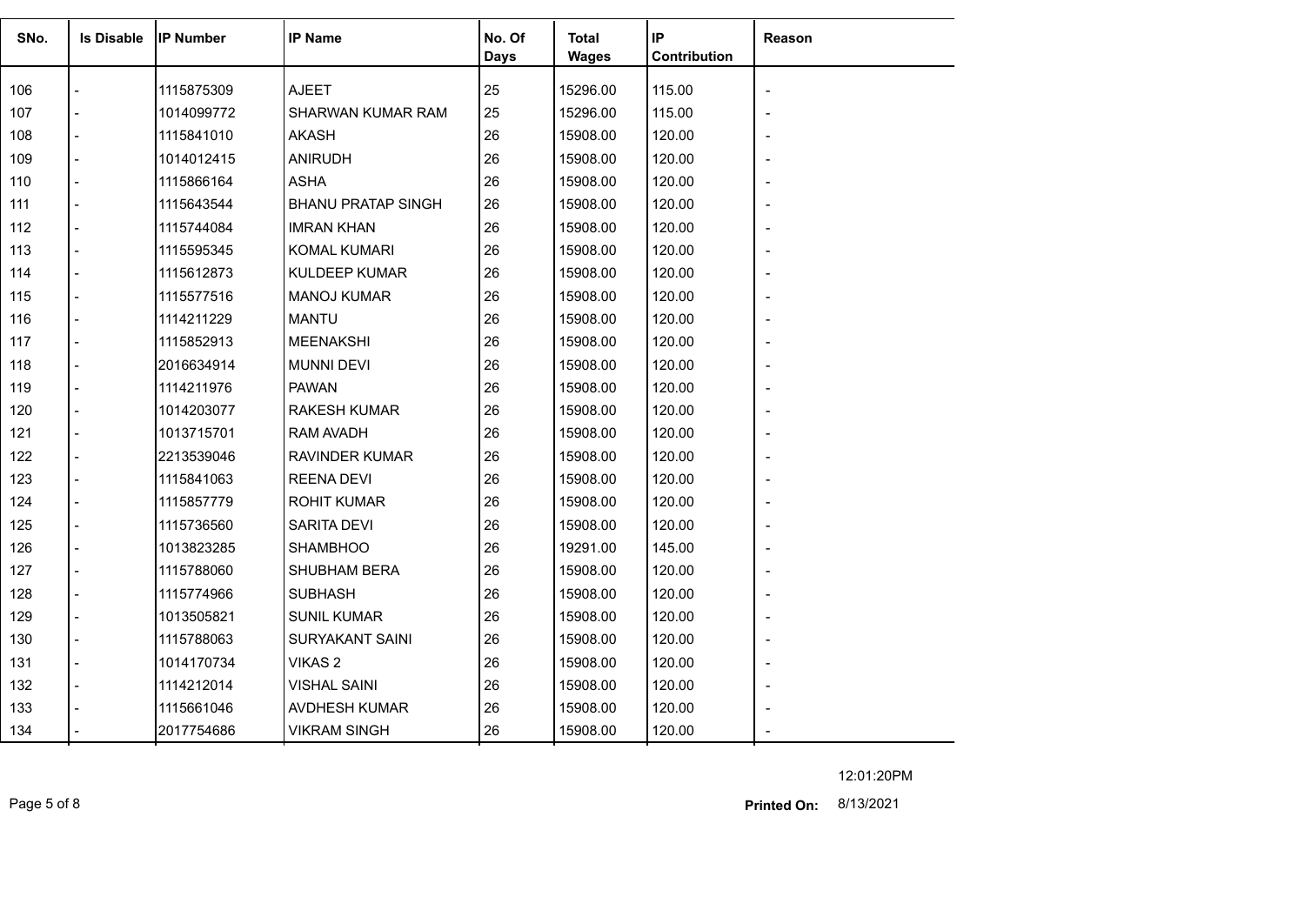| SNo. | <b>Is Disable</b> | <b>IP Number</b> | <b>IP Name</b>            | No. Of<br><b>Days</b> | <b>Total</b><br><b>Wages</b> | IP<br>Contribution | Reason |
|------|-------------------|------------------|---------------------------|-----------------------|------------------------------|--------------------|--------|
| 135  |                   | 1014406974       | <b>AJAY KUMAR</b>         | 27                    | 16520.00                     | 124.00             |        |
| 136  |                   | 1115705839       | AJAY KUMAR BARAR          | 27                    | 16520.00                     | 124.00             |        |
| 137  |                   | 1115814988       | <b>AKSHAY KUMAR</b>       | 27                    | 16520.00                     | 124.00             |        |
| 138  |                   | 1013684162       | <b>ANIL KUMAR</b>         | 27                    | 16520.00                     | 124.00             |        |
| 139  |                   | 2016235962       | ANIL KUMAR PANDEY         | 27                    | 16520.00                     | 124.00             |        |
| 140  |                   | 1115201046       | <b>ANITA</b>              | 27                    | 16520.00                     | 124.00             |        |
| 141  |                   | 1014178107       | ANUBHAV SINGH             | 27                    | 16520.00                     | 124.00             |        |
| 142  |                   | 1114732018       | ASHA DAS                  | 27                    | 16520.00                     | 124.00             |        |
| 143  |                   | 1115809445       | ATUL CHAUHAN              | 27                    | 16520.00                     | 124.00             |        |
| 144  |                   | 1114287403       | <b>BHARAT KUMAR</b>       | 27                    | 16520.00                     | 124.00             |        |
| 145  |                   | 1014300355       | <b>BUNTY</b>              | 27                    | 16520.00                     | 124.00             |        |
| 146  |                   | 1115852914       | <b>DEEPA</b>              | 27                    | 16520.00                     | 124.00             |        |
| 147  |                   | 1113845761       | <b>HARISH</b>             | 27                    | 16520.00                     | 124.00             |        |
| 148  |                   | 1115455377       | <b>HARISH KUMAR</b>       | 27                    | 16520.00                     | 124.00             |        |
| 149  |                   | 1114348252       | <b>JAI BHAGWAN</b>        | 27                    | 16520.00                     | 124.00             |        |
| 150  |                   | 1014012424       | <b>LOKENDER KUMAR</b>     | 27                    | 16520.00                     | 124.00             |        |
| 151  |                   | 1114211758       | <b>MAMTA</b>              | 27                    | 16520.00                     | 124.00             |        |
| 152  |                   | 2016038892       | <b>MANOJ</b>              | 27                    | 16520.00                     | 124.00             |        |
| 153  |                   | 1014335081       | <b>MANOJ KUMAR SAH</b>    | 27                    | 16520.00                     | 124.00             |        |
| 154  |                   | 1115595365       | <b>MANOJ PASWAN</b>       | 27                    | 16520.00                     | 124.00             |        |
| 155  |                   | 1014046979       | MOHD. KURBAN              | 27                    | 16520.00                     | 124.00             |        |
| 156  |                   | 1115744063       | <b>MOHIT SHARMA</b>       | 27                    | 16520.00                     | 124.00             |        |
| 157  |                   | 1115634387       | <b>MUKESH KUMAR</b>       | 27                    | 16520.00                     | 124.00             |        |
| 158  |                   | 1013634351       | <b>NARENDER</b>           | 27                    | 16520.00                     | 124.00             |        |
| 159  |                   | 1013823274       | <b>NEELAM</b>             | 27                    | 16520.00                     | 124.00             |        |
| 160  | $\overline{a}$    | 1115857782       | <b>NITISH KUMAR</b>       | 27                    | 16520.00                     | 124.00             |        |
| 161  |                   | 1014193451       | <b>ONKAR KUMAR PASWAN</b> | 27                    | 16520.00                     | 124.00             |        |
| 162  |                   | 1013847198       | <b>PRABHA</b>             | 27                    | 16520.00                     | 124.00             |        |
| 163  |                   | 1115270867       | PREMNARAYAN               | 27                    | 16520.00                     | 124.00             |        |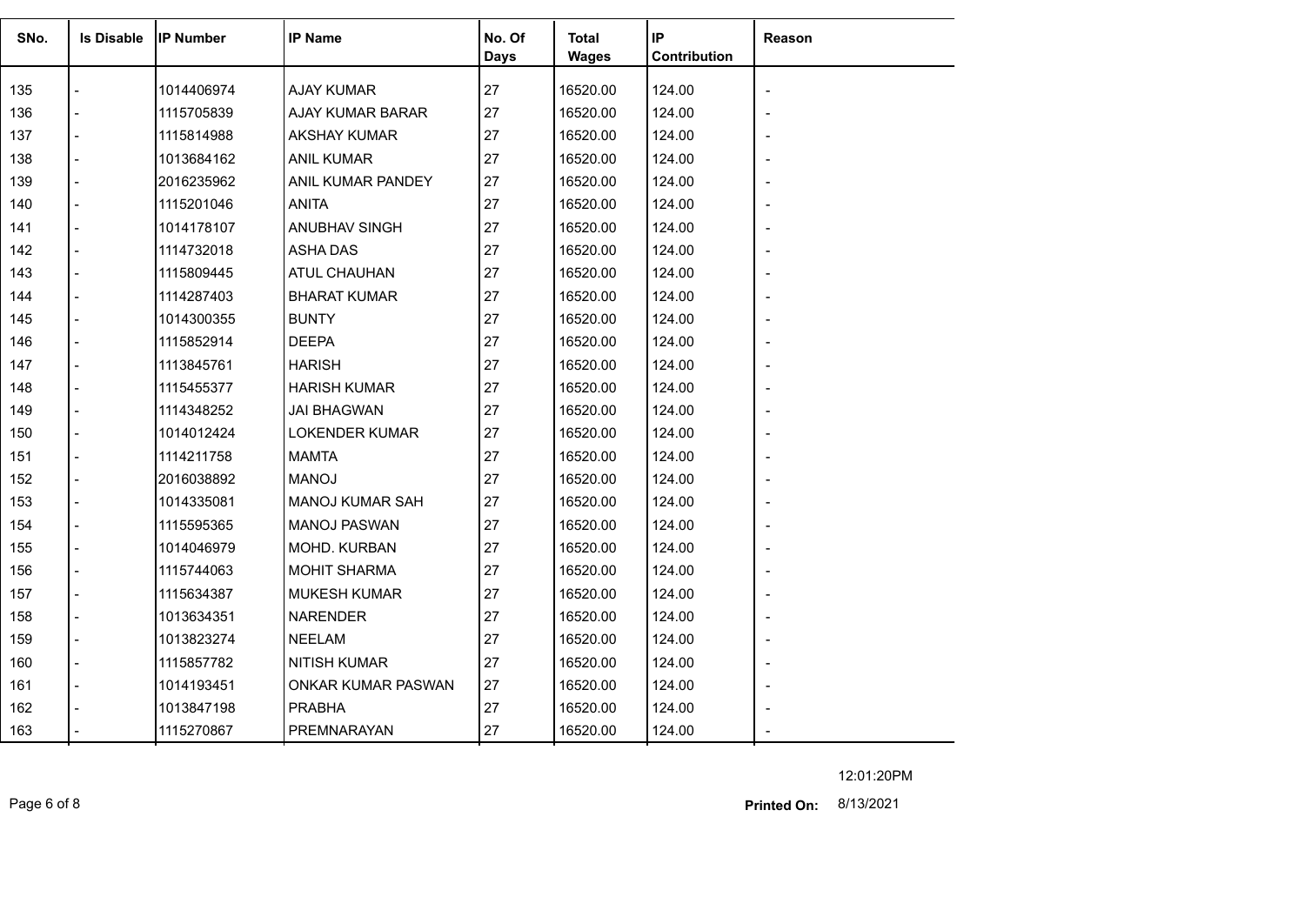| SNo. | <b>Is Disable</b> | <b>IIP Number</b> | <b>IP Name</b>                       | No. Of | <b>Total</b> | IP           | <b>Reason</b> |
|------|-------------------|-------------------|--------------------------------------|--------|--------------|--------------|---------------|
|      |                   |                   |                                      | Days   | <b>Wages</b> | Contribution |               |
| 164  |                   | 1014091977        | PUSHPA DEVI                          | 27     | 16520.00     | 124.00       |               |
| 165  |                   | 1115396117        | RAGHUNANDAN KUMAR                    | 27     | 16520.00     | 124.00       |               |
| 166  |                   | 1115763625        | RAHUL KARARA                         | 27     | 16520.00     | 124.00       |               |
| 167  |                   | 1115622121        | <b>RAJEEV KUMAR</b>                  | 27     | 16520.00     | 124.00       |               |
| 168  |                   | 1115433634        | <b>RAKESH KUMAR</b><br><b>NAMDEV</b> | 27     | 16520.00     | 124.00       |               |
| 169  |                   | 1115577444        | <b>RAM KUMAR</b>                     | 27     | 16520.00     | 124.00       |               |
| 170  |                   | 1014056066        | <b>RAVI KUMAR</b>                    | 27     | 16520.00     | 124.00       |               |
| 171  |                   | 1114827115        | <b>RAVINDRA</b>                      | 27     | 16520.00     | 124.00       |               |
| 172  |                   | 1115580451        | <b>REKHA</b>                         | 27     | 16520.00     | 124.00       |               |
| 173  |                   | 1014203079        | ROHIT BHADOURIYA                     | 27     | 16520.00     | 124.00       |               |
| 174  |                   | 1115857773        | <b>SAGAR CHAUHAN</b>                 | 27     | 16520.00     | 124.00       |               |
| 175  |                   | 1115845746        | SANJU DEVI                           | 27     | 16520.00     | 124.00       |               |
| 176  |                   | 1115809417        | <b>SANTOSH</b>                       | 27     | 16520.00     | 124.00       |               |
| 177  |                   | 1115595373        | SHIVAM SINGH                         | 27     | 16520.00     | 124.00       |               |
| 178  |                   | 1013645087        | SURENDER-1                           | 27     | 16520.00     | 124.00       |               |
| 179  |                   | 1013508445        | <b>SURESH KUMAR</b>                  | 27     | 20033.00     | 151.00       |               |
| 180  |                   | 1115643527        | <b>VIKAS KUMAR SAH</b>               | 27     | 16520.00     | 124.00       |               |
| 181  | $\overline{a}$    | 1115702610        | <b>VINOD</b>                         | 27     | 16520.00     | 124.00       |               |
| 182  |                   | 1014065777        | <b>VIPIN KUMAR</b>                   | 27     | 16520.00     | 124.00       |               |
| 183  |                   | 1115875279        | <b>SHIV NARAYAN</b>                  | 27     | 16520.00     | 124.00       |               |
| 184  |                   | 1115875288        | <b>KESHAV KUMAR JHA</b>              | 27     | 16520.00     | 124.00       |               |
| 185  |                   | 1115875302        | <b>SANJAY KUMAR</b>                  | 27     | 16520.00     | 124.00       |               |
| 186  |                   | 1115577400        | <b>SUNIL KUMAR</b>                   | 21     | 12849.00     | 97.00        |               |
| 187  |                   | 1115891050        | <b>ONKAR SINGH</b>                   | 26     | 15908.00     | 120.00       |               |
| 188  |                   | 1115487427        | <b>RAM MOHAN</b>                     | 22     | 13461.00     | 101.00       |               |
| 189  |                   | 1115891070        | <b>RABINA</b>                        | 18     | 11013.00     | 83.00        |               |
| 190  |                   | 1115891077        | RITIK KUMAR RANJAN                   | 26     | 15908.00     | 120.00       |               |
| 191  |                   | 1014031059        | <b>VINOD</b>                         | 18     | 11013.00     | 83.00        |               |
| 192  |                   | 1115891108        | <b>SAWAN PASWAN</b>                  | 20     | 12237.00     | 92.00        |               |